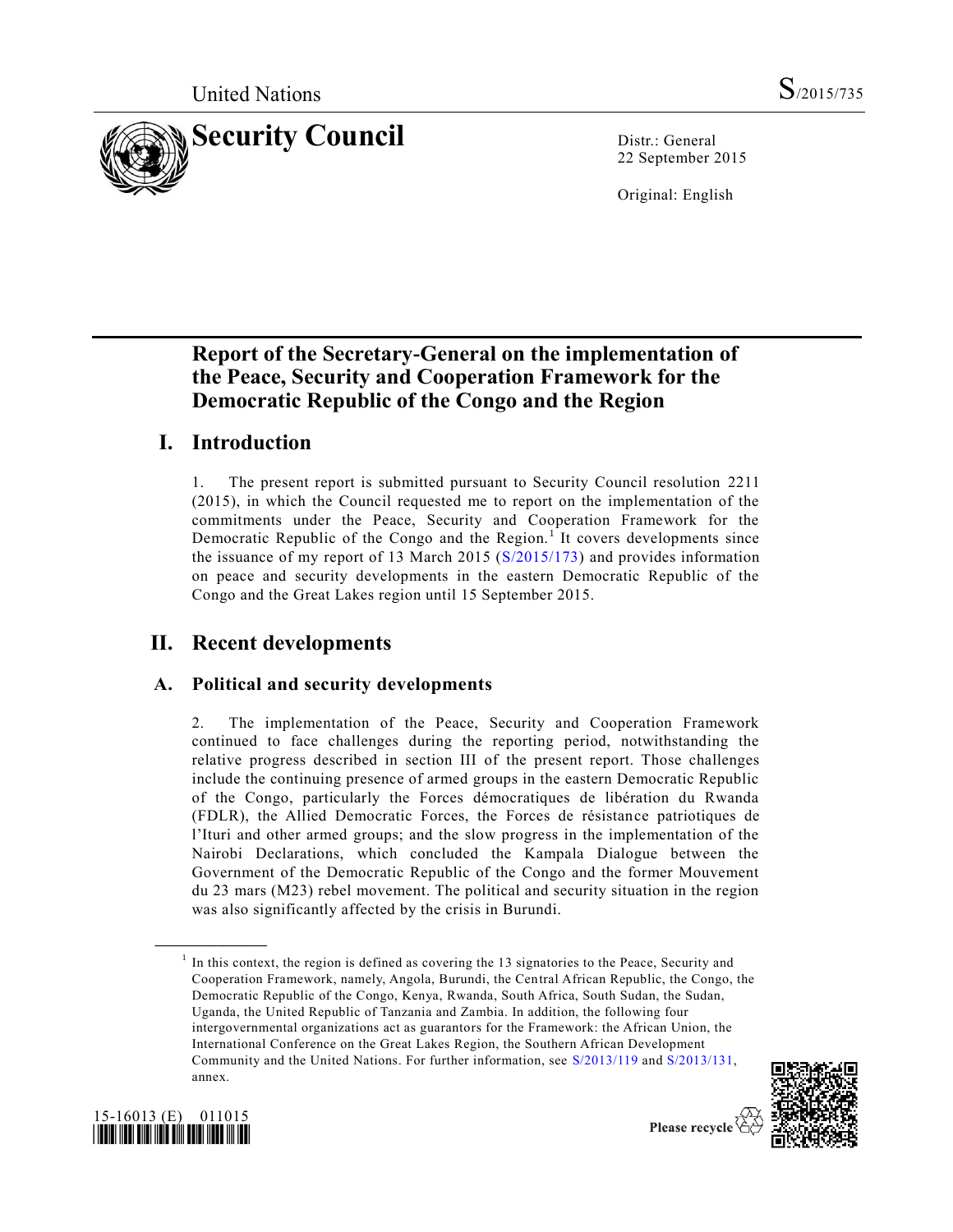3. Illegal armed groups remained active in parts of the eastern Democratic Republic of the Congo, as highlighted in my report on the United Nations Organization Stabilization Mission in the Democratic Republic of the Congo (MONUSCO) [\(S/2015/486\)](http://undocs.org/S/2015/486). In an effort to neutralize those negative forces, the Forces armées de la République démocratique du Congo (FARDC) conducted military operations against the Allied Democratic Forces and the Forces de résistance patriotiques de l'Ituri with the support of MONUSCO, significantly weakening the operational effectiveness of the targeted groups.

4. For instance, in Orientale Province, following failed attempts by the Government of the Democratic Republic of the Congo to facilitate voluntary disarmament of Forces de résistance patriotiques de l'Ituri combatants in May, FARDC and MONUSCO launched military operations against that group on 3 June. As at 18 August, 44 Forces de résistance patriotiques de l'Ituri elements had been killed, 56 had been injured and 129 had surrendered or were captured, including 16 commanders. Relative progress was also achieved in FARDC and MONUSCO joint operations against the Allied Democratic Forces, although the rebel group remained a serious threat to civilian populations in the Beni area in North Kivu, despite the arrest of its leader Jamil Mukulu in the United Republic of Tanzania on 20 April.

5. FARDC also conducted military operations against FDLR. At the meeting of the Technical Support Committee of the Peace, Security and Cooperation Framework held in Nairobi on 22 July, the Democratic Republic of the Congo delegation reported that, of an estimated 1,200 FDLR combatants known to be active in the eastern part of the country, 338 had surrendered and were in the Bahuma transit camp in Kisangani. Another 430 combatants had been forcefully disarmed, killed or captured, including one high-ranking FDLR combatant, bringing the total number of FDLR combatants neutralized to 768. The Government delegation estimated that 432 FDLR combatants remained active in the eastern Democratic Republic of the Congo. The United Nations has yet to verify those figures, as MONUSCO did not participate in FARDC operations against FDLR. The resumption of military cooperation between FARDC and the MONUSCO Force Intervention Brigade against FDLR continued to be linked to the strategic dialogue between the Government and MONUSCO, which was ongoing during the period of the present report.

6. Regarding progress in the implementation of the Nairobi Declarations, including the repatriation of the ex-M23 combatants from Uganda and Rwanda, following a four-day visit by Congolese Government officials to Rwanda from 20 to 24 April, 13 of the estimated 144 ex-M23 combatants granted amnesty by the Government of the Democratic Republic of the Congo were repatriated. Some 309 ex-M23 combatants remain in Rwanda. The delegation, led by the Vice-Minister for Defence, also agreed with Rwandan officials on a sequence of steps for the transfer of weapons and military equipment handed over by ex-M23 members. In that regard, both sides agreed that a weapons identification and verification process will be jointly carried out by military experts from the Democratic Republic of the Congo and Rwanda, with the support of United Nations conventional arms experts, on dates to be determined by the parties.

7. On 12 June, the Democratic Republic of the Congo national oversight mechanism and the secretariat of the International Conference on the Great Lakes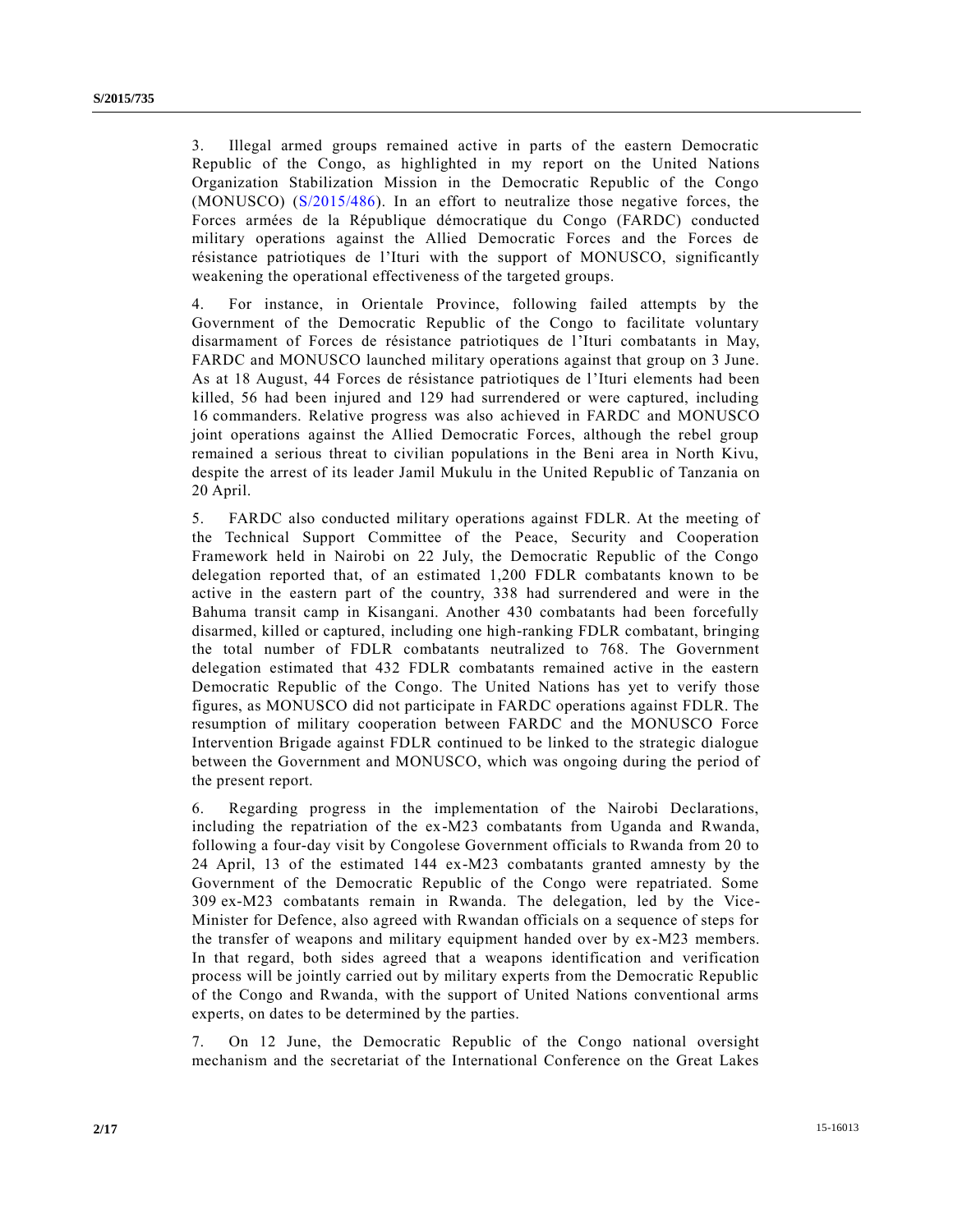Region (ICGLR) organized a meeting in Kinshasa, in compliance with the decision of the ninth Extraordinary Summit of the International Conference on the Great Lakes Region Heads of State and Government to accelerate the implementation of the Nairobi Declarations. Subsequently, as a follow-up to the Kinshasa meeting, the Office of my Special Envoy participated in a series of ICGLR-led high-level and technical-level meetings between Congolese and Ugandan officials in Kampala from 3 to 5 August. The Democratic Republic of the Congo delegation was led by Professor Aimé Ngoi Mukena, Defence Minister, who also met the ex-M23 leadership in the camp in Bihanga, Uganda. During the Kampala meeting, officials from both countries agreed to establish a task force comprising experts from the Democratic Republic of the Congo, Uganda, ICGLR, the United Nations, the African Union and the Southern African Development Community to develop a comprehensive repatriation plan. MONUSCO was requested to support the ex-combatants. It was further agreed that the Government of the Democratic Republic of the Congo would take concrete steps to assure the ex-combatants of their safety upon returning to the country.

8. Despite the above efforts by the Democratic Republic of the Congo and Uganda, with the support of ICGLR and the United Nations, the mission did not result in any new repatriations. The ex-M23 combatants in the Bihanga camp pointed instead to outstanding issues in the implementation of the Nairobi Declarations. They also claimed not to have received the appropriate directive from their leaders to take part in the process. So far, 198 of 552 ex-M23 combatants granted amnesty by the Government have been repatriated. It is estimated that some 1,500 ex-M23 combatants remain in Uganda. Former leaders of the rebel movement continued to oppose the repatriation process, owing to stated concerns for the security of returnees, uncertainty over their future in the Democratic Republic of the Congo and outstanding issues in the implementation of the Nairobi Declarations. A similar meeting and field visit scheduled on 6 and 7 August to Rwanda was postponed at the request of the Government of Rwanda. ICGLR was requested to propose new dates.

9. The political and security situation in Burundi during the reporting period required immediate and urgent attention. As indicated in my report on the United Nations Electoral Observation Mission in Burundi issued on 7 July [\(S/2015/510\)](http://undocs.org/S/2015/510), the nomination, on 25 April, of outgoing President Pierre Nkurunziza as the ruling party's candidate in the presidential election triggered a crisis, including the displacement of more than 185,000 Burundians, as well as killings, arrests and detentions. Regrettably, a political dialogue between key Burundian stakeholders, facilitated consecutively by my Special Envoy for the Great Lakes region and my Special Representative for Central Africa, in support of the region and the African Union, did not fully succeed in reducing tensions and creating an environment conducive to peaceful and transparent elections. Given the continuing impasse, an emergency summit of the East African Community appointed President Yoweri Museveni of Uganda on 6 July to facilitate talks between the Burundian parties.

10. On 14 July, President Museveni carried out a two-day visit to Burundi, during which he encouraged the main stakeholders to resume dialogue under the facilitation of the Minister for Defence of Uganda, Crispus Kiyonga. The Uganda led talks were temporarily suspended on 19 July, following a three -day consultation in Bujumbura by Minister Kiyonga. However, despite the region's efforts, and my appeal for the postponement of the elections, the Government of Burundi proceeded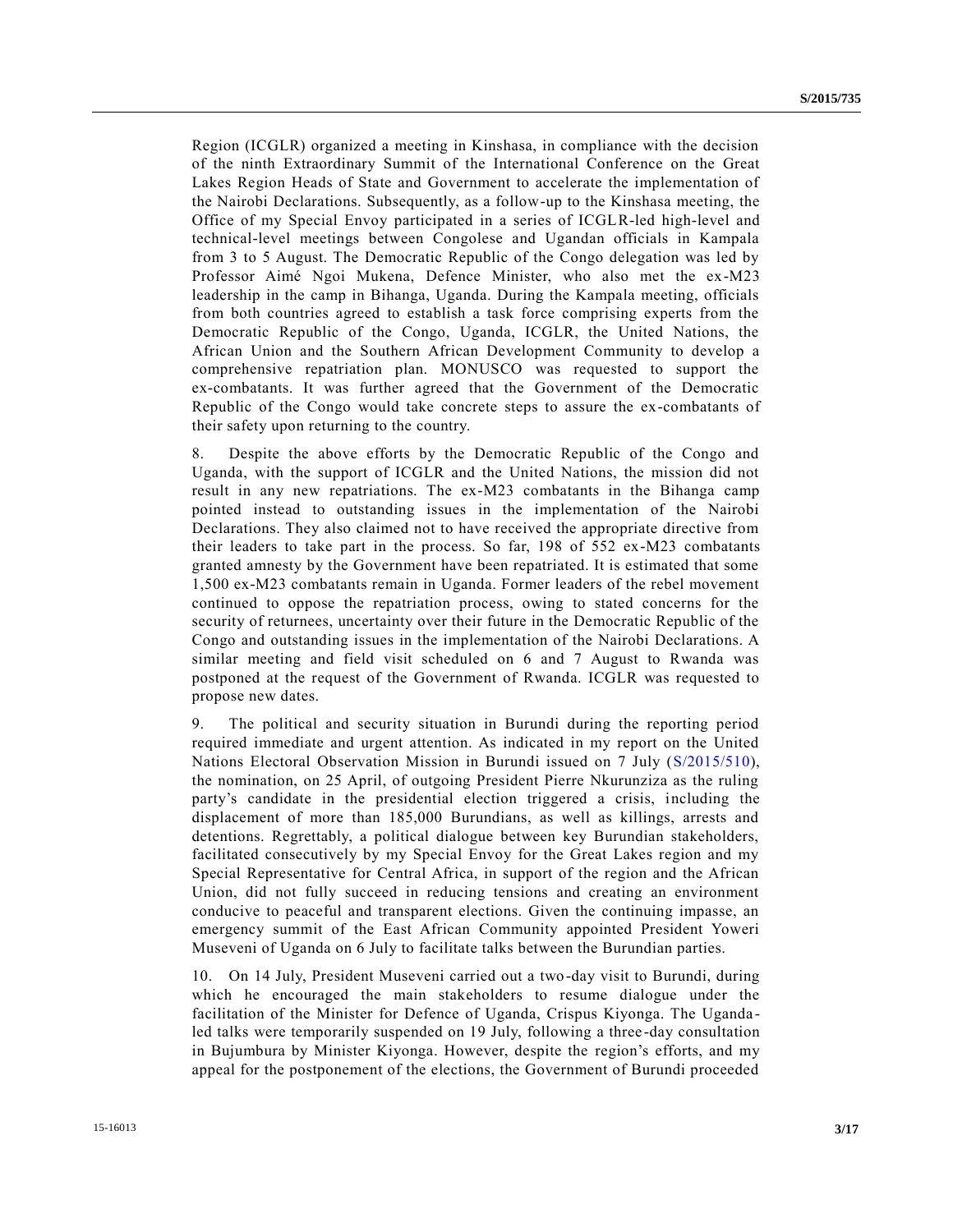with parliamentary and presidential elections on 29 June and 21 July respectively. Although the elections were boycotted by the opposition, the names of opposition candidates remained on the ballots and votes were cast for those candidates. According to results released by the electoral commission on 25 July, President Nkurunziza was re-elected with 69.41 per cent of the vote, followed by opposition leader Agathon Rwasa, who secured 18.99 per cent of the vote.

11. On 4 May, the Ministry of Foreign Affairs of Rwanda issued a statement expressing concern over reports that members of FDLR were crossing into Burundi, although the authorities in Burundi denied the reports. Subsequently, at the request of the East African Community, ICGLR dispatched missions from the Expanded Joint Verification Mechanism and the joint intelligence fusion centre to Burundi from 10 to 15 July to investigate the allegations. At the time of writing, the findings were not available. On 12 July, fighting reportedly took place between defecting soldiers of the Burundi National Defence Force and the Burundian army near the border with Rwanda. The defecting soldiers were allegedly led by General Léonard Ngendakumana, an ally of General Godefroid Nyombare, who led the failed coup attempt against President Nkurunziza in May. A dozen rebel fighters were reportedl y killed during the fighting.

#### **B. Humanitarian situation**

12. The humanitarian situation in the region worsened over the past six months, owing largely to the crises in Burundi and South Sudan, where large numbers of civilians were displaced. The political crisis in Burundi, in particular, unleashed humanitarian consequences affecting several countries in the region, as illustrated by the substantial influx of Burundian refugees into Rwanda, Uganda, the United Republic of Tanzania and the Democratic Republic of the Congo, and raising security and other concerns. On 11 May, the Office for the Coordination of Humanitarian Affairs of the Secretariat (OCHA), the United Nations Children's Fund, the Office of the United Nations High Commissioner for Refugees (UNHCR) and the World Food Programme, with other partners, including the Office of my Special Envoy for the Great Lakes Region, met to discuss regional inter-agency preparedness, and to develop a regional refugee response plan on the influx of Burundian refugees into Rwanda, the United Republic of Tanzania, Uganda, and the Democratic Republic of the Congo. The plan, which was revised in August 2015, requires \$307 million to manage the possible outflow of some 320,000 Burundian refugees into the region.

13. On 22 May in Nairobi, the Office of my Special Envoy joined United Nations Resident and Humanitarian Coordinators from nine countries in the Great Lakes region and the Horn of Africa, Regional Directors from 15 humanitarian organizations and representatives from the World Bank to discuss current and projected humanitarian risks that could destabilize the region and place substantial pressure on Governments and humanitarian organizations. Participants urged Governments and regional organizations to intensify efforts to end conflict and instability in affected countries and to allocate sufficient funding to humanitarian relief programmes. They further encouraged the Governments of the region to invest in building resilience and capacities, both at national and regional levels.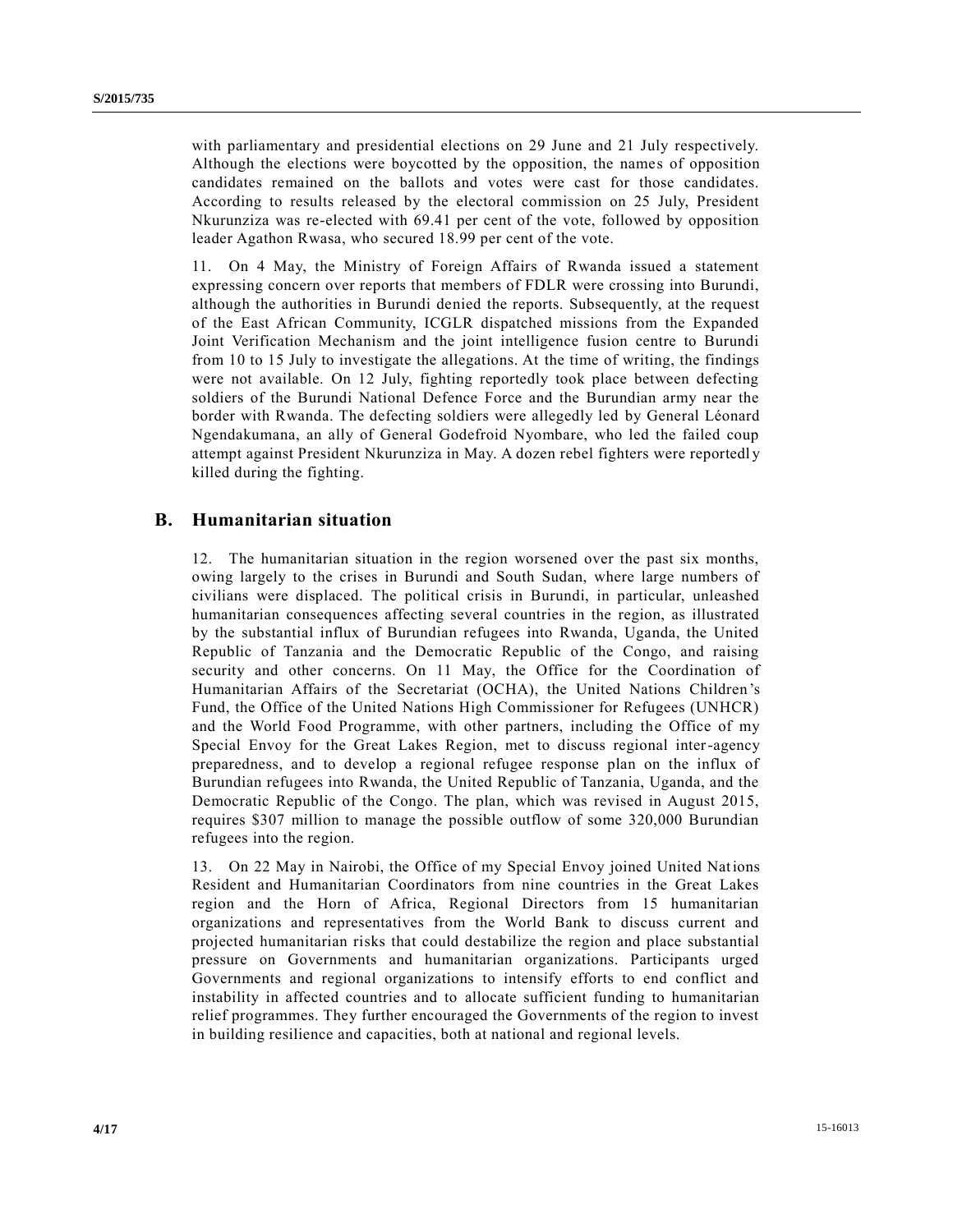14. Earlier, in April 2015, the World Bank and UNHCR released a report entitled "Forced displacement in the Great Lakes region", which analysed the extent, causes and nature of forced displacement, primarily from and within Burundi and the Democratic Republic of the Congo (available from http://documents.worldbank.org/ curated/en/2015/01/24356083/forced-displacement-great-lakes-region). The report makes recommendations for action by Governments, regional institutions, national and regional political actors and development partners. It also makes recommendations on ways political, humanitarian and development activities can address the causes and drivers of conflict and displacement. A working group, including the Office of my Special Envoy, the International Organization for Migration, OCHA, UNHCR and the World Bank, as well as regional partners such as the African Union and ICGLR, is being established to bring all relevant stakeholders together to follow up on the recommendations. An initial planning meeting with key actors was held in Nairobi on 24 July.

15. With respect to finding durable solutions to the protracted refugee situation in the region, the Government of the Democratic Republic of the Congo and UNHCR commenced, on 13 April, a joint biometric registration process to carry out a census of Rwandan refugees in the eastern Democratic Republic of the Congo and to determine their willingness to be voluntarily repatriated. The registration process started in Katanga Province. Of the 2,744 Rwandan refugees registered in Katanga, 124 expressed their willingness to be voluntarily repatriated. To date, of the 12,758 Rwandan refugees registered in North Kivu, approximately 1,960 refugees have expressed the desire to return voluntarily. Of the 1,009 refugees registered in Kalehe, South Kivu, 63 have also expressed their desire to return. The registration process is ongoing but has faced challenges in several areas, particularly in North and South Kivu, owing to FARDC military operations, difficulties in accessing the refugees and the alleged link between some Rwandan refugees and FDLR. It is estimated that more than 185,000 Rwandan refugees are currently in North and South Kivu.

### **C. Human rights, child protection and sexual and gender-based violence**

16. The human rights situation in the Great Lakes region remained worrisome. The Office of the United Nations High Commissioner for Human Rights and other human rights organizations reported that armed groups and some elements of State security forces in Burundi, the Democratic Republic of the Congo, the Central African Republic and South Sudan committed gross human rights abuses, including rape, extrajudicial killings, recruitment of children, arbitrary arrests, torture and abductions. However, measures were put in place in some countries to address conflict-related sexual violence. In the Democratic Republic of the Congo, for instance, military commanders of FARDC signed a landmark declaration on 31 March as part of the country's national action plan against sexual violence in conflict.

17. In addition, the ICGLR Regional Training Facility on sexual and gender-based violence, located in Kampala and supported by my Special Envoy, engaged in training activities aimed at bringing together relevant Government officials and civil servants, such as military officers, police, magistrates and judicial officers, in order to provide the required tools to effectively address and respond to sexual violence.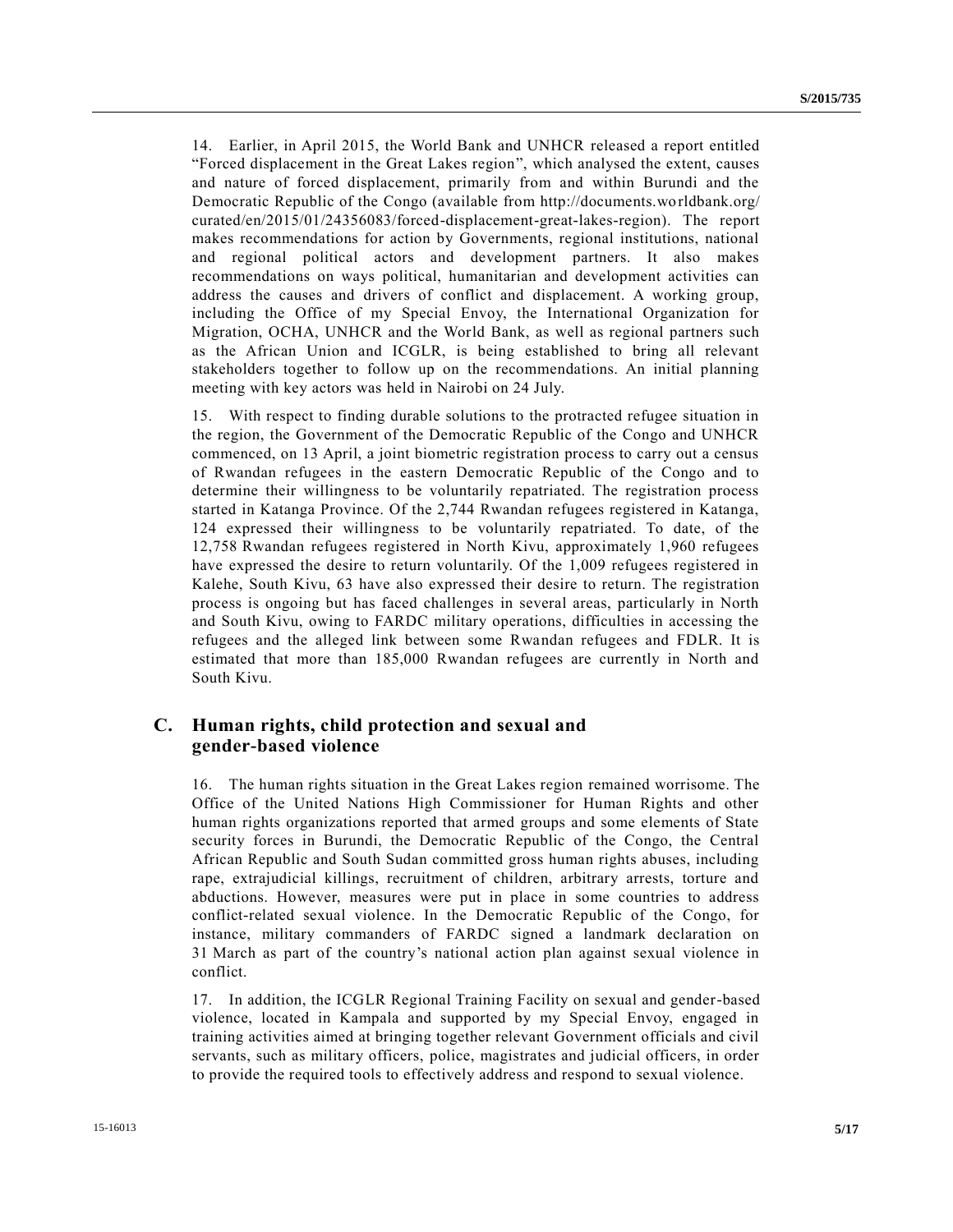### **D. Regional economic integration**

18. Efforts by my Special Envoy and regional leaders to revitalize the Economic Community of the Great Lakes Countries continued during the period, although progress was affected by the crisis in Burundi. However, my Special Envoy remained committed to that objective and conducted a series of consultations to facilitate the convening of an Economic Community summit in the near future. Meanwhile, Rwanda rejoined the Economic Community of Central African States (ECCAS) during the meeting of ECCAS Heads of State and Government held on 25 May 2015 in N'Djamena.

## **III. Implementation of the commitments under the Peace, Security and Cooperation Framework**

### **A. Commitments of the Democratic Republic of the Congo**

19. During the period under review, some progress was recorded in the implementation of the national commitments of the Democratic Republic of the Congo. From 27 April to 2 May, the Ministry of Justice organized a national review that identified 200 recommendations to reform and reorganize the judicial system in the Democratic Republic of the Congo. Accordingly, the Ministry of Justice intends to submit a five-year programme by the end of 2015 to reform the justice sector. On 16 May, the Minister for Defence launched the National Programme of Demobilization, Disarmament and Reintegration III for the Democratic Republic of the Congo.

20. On 30 May, President Joseph Kabila initiated national consultations involving members of the ruling majority, opposition, international community, media and religious leaders on the 2015 and 2016 elections. In his speech during the country 's Independence Day celebrations on 30 June, President Kabila mentioned that new voters should be given an opportunity to participate in the forthcoming elections. He also reiterated the urgent need for dialogue among Congolese stakeholders, albeit without external mediation.

21. On 3 and 4 June, the Office of my Special Envoy, together with MONUSCO, collaborated with the Prime Minister, the Ministry of Planning and the national oversight mechanism to organize a high-level seminar to review the implementation of the country's national commitments under the Peace, Security and Cooperation Framework. The objectives were to strengthen ownership of the implementation of the Framework by relevant Government agencies, improve information-sharing and ensure that adequate resources are allocated for the implementation of national commitments. During the seminar, experts from the Government, together with partners, identified 83 priority actions to be included in the Government's plan for 2016 developed by the Ministry of Planning. The priority actions were incorporated into the recommendations of the budget orientation seminar for 2016, which took place from 14 to 16 July 2015. It is expected that those recommendations will be reflected in the national budget for 2016.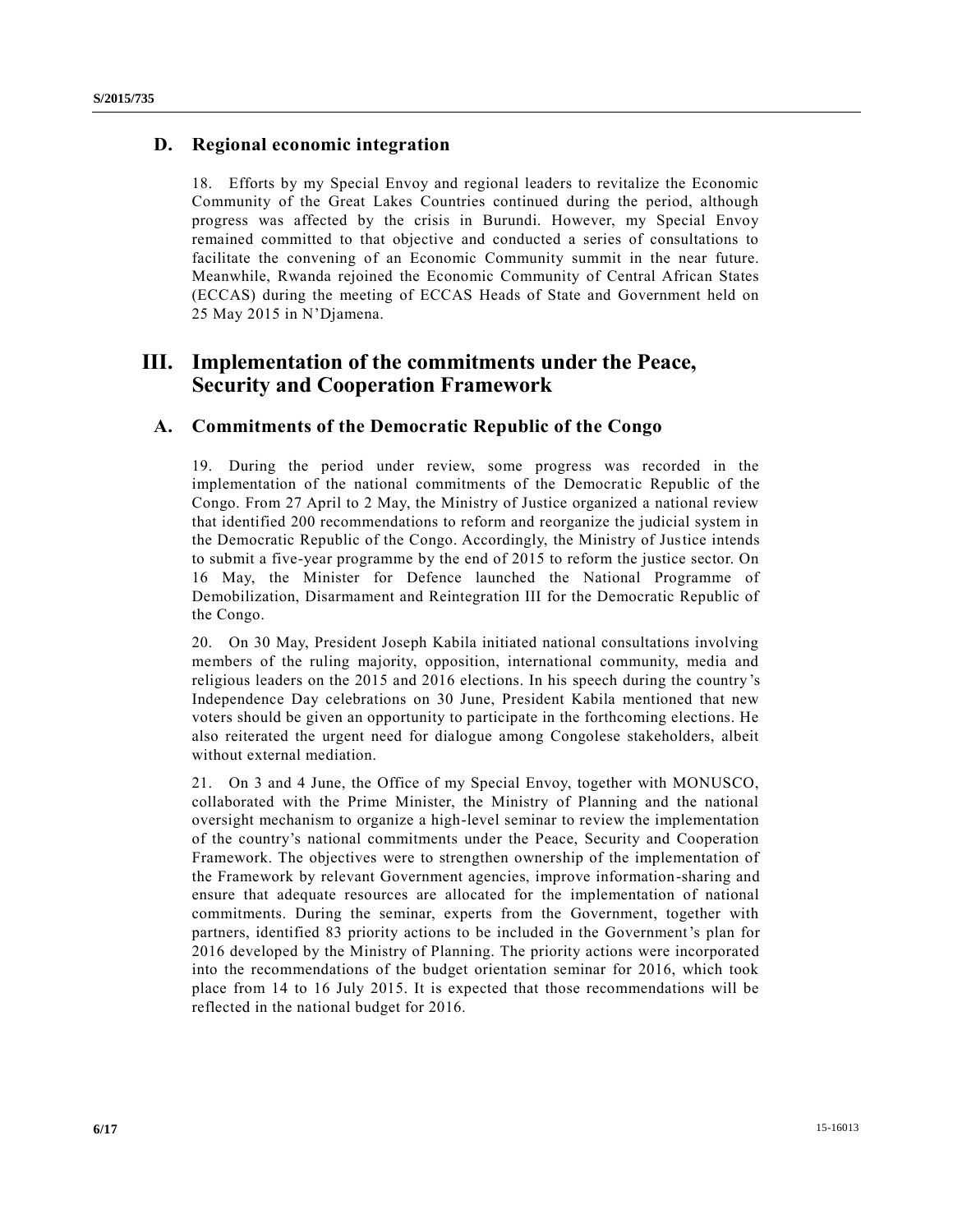### **B. Commitments of other countries in the region**

22. The reporting period saw continuing efforts by the signatory States to neutralize armed groups that are fuelling instability in the region. On 18 May 2015, the Ninth Extraordinary Summit of the ICGLR Heads of States and Government was convened in Luanda. The Summit was attended by Heads of States of the Central African Republic, the Democratic Republic of the Congo, South Africa, South Sudan and Zambia. The Vice-President of the Sudan, the Minister for Foreign Affairs of Rwanda, the Minister for Defence of Uganda and high-level representatives of the Congo and Kenya also attended. Burundi and the United Republic of Tanzania did not participate. Participants in the Summit urged leaders to strengthen regional cooperation to effectively address the threat posed by armed groups, including FDLR and the Allied Democratic Forces. They also directed the ICGLR secretariat to establish a mechanism comprising the Democratic Republic of the Congo, Rwanda, Uganda, the African Union, the United Nations, the Southern African Development Community and ICGLR to expedite the repatriation of ex-M23 combatants within three months. They also called upon Governments in the region to strengthen mechanisms to counter the rising threat of terrorism, and recommended that the ICGLR Chiefs of Defence and Chiefs of Intelligence jointly develop a regional counter-terrorism strategy.

23. Meanwhile, a number of important regional meetings related to improving security, in particular combating terrorism, took place in the region. From 25 to 28 June, the Government of Kenya hosted a regional conference in Nairobi on strengthening cooperation to counter violent extremism with about 300 participants, including the Counter-Terrorism Implementation Task Force of the United Nations, international academics and experts. The regional conference was a follow-up to a summit on countering violent extremism held by the United States of America in Washington, D.C., in February 2015. In addition, on 14 July, the African Union convened a meeting of intelligence and security chiefs from the East African Community and the Intergovernmental Authority on Development in Kampala. The meeting discussed measures to enhance security cooperation and build capacities to fight terrorism and contain transborder crimes.

24. In an important development relating to the Peace, Security and Cooperation Framework commitments and the provisions of Security Council resolution 2136 (2014), in which the Council called upon all States to deny support to armed groups, Jamil Mukulu, the leader of the Allied Democratic Forces who had been on the Sanctions List since 12 October 2011 for the recruitment of child soldiers, killings, maiming, sexual violence and attacks on peacekeepers, was arrested in the United Republic of Tanzania in April 2015. The Tanzanian courts authorized his extradition on 25 June, and he is currently detained in Uganda. The existing security and judicial cooperation, exemplified by the arrest and extradition of Jamil Mukulu and his associates, significantly contributes to fighting impunity stemming from the activities of armed groups in the region.

25. On 2 September, Bosco Ntaganda, former FARDC Commander and leader of the rebel group Union des patriotes congolais, pleaded not guilty before the International Criminal Court after having voluntarily surrendered himself to be transferred to the Court in March 2013 for crimes against humanity and war crimes committed in Ituri in 2002-2003. The Ntaganda trial is the fifth case related to the conflict in the eastern Democratic Republic of the Congo to be brought before the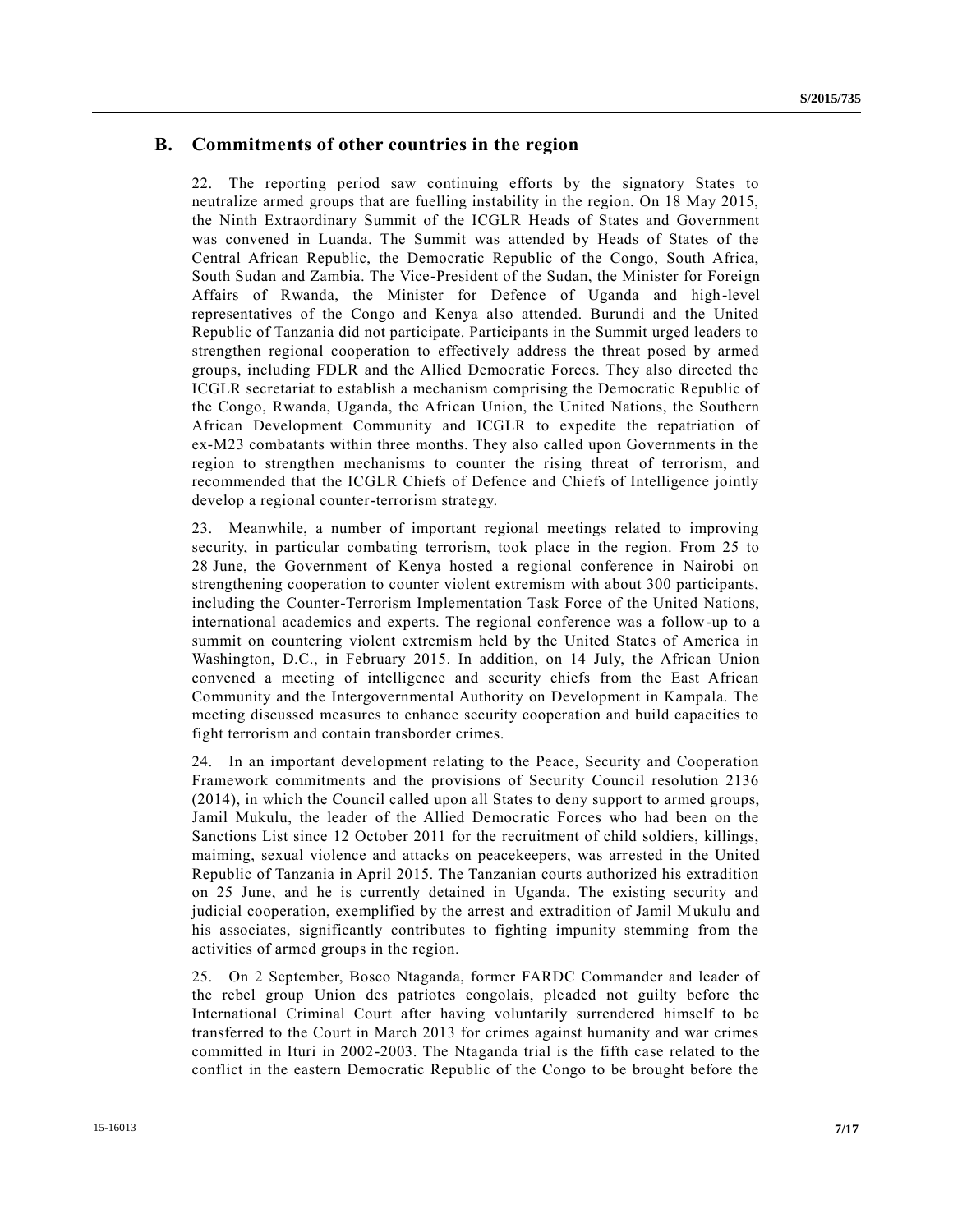Court. I encourage all signatories to the Peace, Security and Cooperation Framework to work together to ensure that those who commit grave violations of human rights are brought to justice.

26. In that regard, on 25 and 26 August, the Ministers for Justice of ICGLR member States met in Livingstone, Zambia, to adopt the Domestication Road Map 2015-2018 developed by the ICGLR National Coordinators and Legal Focal Points. In their final Declaration, the Ministers undertook to speed up and complete the domestication process of the Protocols related to (a) Non-Aggression and Mutual Defence in the Great Lakes Region; (b) Judicial Cooperation; (c) Prevention and Suppression of Sexual Violence against Women and Children; and (d) Illegal Exploitation of Natural Resources. They also committed to promote, among other things, mutual legal assistance in order to combat transnational crimes, in particular terrorism in the Great Lakes region.

### **C. International commitments**

27. My Special Envoy and his Office continued to engage the international community and development partners with a view to coordinating messaging and aligning ongoing initiatives in the Democratic Republic of the Congo and the region. My Special Envoy also continued his close collaboration with the team of Envoys, the International Contact Group and bilateral and multilateral partners to support the implementation of the Peace, Security and Cooperation Framework and to secure extrabudgetary resources to implement transborder activities and projects aimed at building confidence between the leaders of the region. In that regard, the trust fund of the Office of my Special Envoy received grants from Belgium, the Netherlands, Norway and the United Kingdom of Great Britain and Northern Ireland, bringing the total received to date to \$1.2 million.

28. The Office of my Special Envoy also continued to cooperate closely with ICGLR. On 14 May, the two entities signed a memorandum of understanding to facilitate the planning and organization of joint activities, events and projects in support of the implementation of the Pact on Security, Stability and Development in the Great Lakes Region of 2006 and the Peace, Security and Cooperation Framework.

29. In the same vein, the United Nations country teams in the Great Lakes region worked closely with my Special Envoy to advance the objectives of the Peace, Security and Cooperation Framework. On 23 June, the United Nations Resident Coordinators from the Great Lakes region met in Antananarivo in the margins of the Regional Bureau cluster meeting, held annually by the United Nations Development Programme (UNDP), to approve the United Nations country team regional strategy plan to support the implementation of the Framework. A detailed action plan is being developed in line with the broad objectives of the road map outlined by my Special Envoy and his Office.

30. On 12 July, the Office of my Special Envoy and the World Bank co-organized the second meeting on regional approaches to development in the Great Lakes region in Addis Ababa. The meeting brought together Ministers, Government officials and private sector actors from signatory States. It aimed to evaluate progress since the last meeting held two years ago and examined opportunities for enhancing collaboration in the region. Among other issues, participants discussed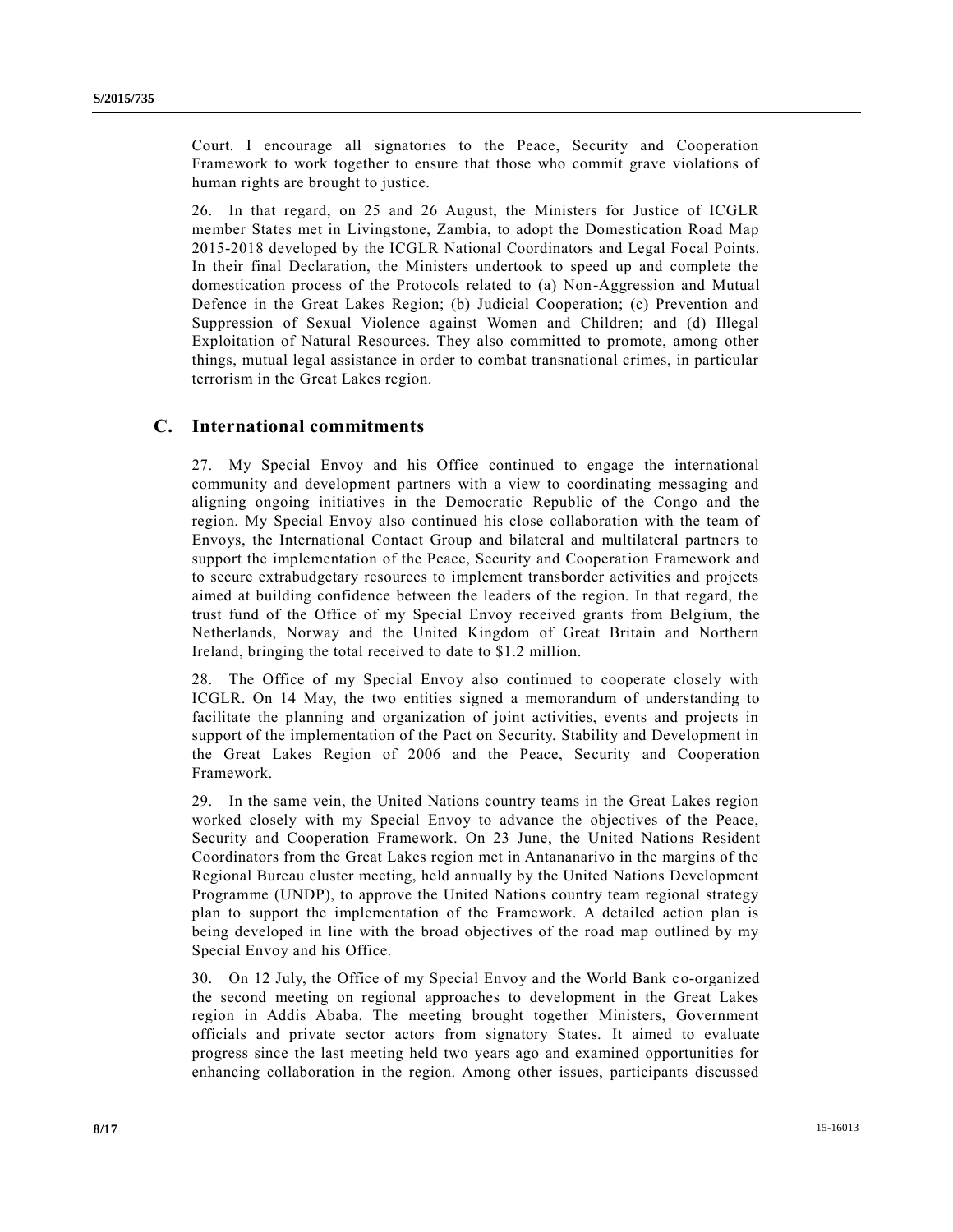the importance of allocating sufficient budgetary resources for the implementation of the Peace, Security and Cooperation Framework.

### **D. Oversight mechanisms of the Peace, Security and Cooperation Framework**

31. Further to the recommendations contained in paragraph 61 of my previous report on the implementation of the Peace, Security and Cooperation Framework, the African Union and the United Nations stepped up efforts to galvanize support for the implementation of the Framework and strengthen its governance structures. In that context, my Special Envoy and the African Union Peace and Security Commissioner, Smail Chergui, convened the second meeting of the guarantors of the Framework on 13 June in Johannesburg, South Africa, in the margins of the twenty-fifth Summit of the African Union.

32. During the meeting, participants acknowledged the slow progress in the implementation of the Peace, Security and Cooperation Framework and stressed the urgent need for renewed efforts to accelerate the attainment of the objectives of the Framework. In particular, they encouraged the signatories to assume greater ownership of the governance structures and of the implementation of the Framework. Participants also called upon the Ministers for Foreign Affairs of the region to convene a meeting to jointly develop proposals in that regard.

33. As a follow-up to the second meeting of the guarantors, my Special Envoy and the African Union Peace and Security Commissioner convened a ministerial retreat of signatory States in Nairobi on 10 July. The meeting created a unique opportunity for Ministers and other high-level representatives to undertake a joint assessment of the implementation of the Peace, Security and Cooperation Framework and explore measures to enhance the role of signatory States. The Ministers for Foreign Affairs of Angola, Burundi and Kenya and the Minister for Defence of South Africa were present, while the Democratic Republic of the Congo, Rwanda, the United Republic of Tanzania, Uganda and Zambia were represented by senior officials.

34. The participants of the retreat emphasized that the Peace, Security and Cooperation Framework remained a relevant instrument to sustain peace, security and cooperation in the region. In that regard, participants endorsed a set of proposals aimed at strengthening the governance structures of the Framework and increasing the ownership by member States. Those proposals include: (a) the convening, as required, of special sessions of the regional oversight mechanism in addition to the regular meetings held in the margins of the United Nations general debates and the African Union summits; (b) the championing of priority actions derived from the Regional Plan of Action by the Heads of State and Government of the region; and (c) the personal participation of Heads of State and Government in regional oversight mechanism meetings, and the participation of their designated representatives in Technical Support Committee meetings.

35. The participants also encouraged the guarantors of the Peace, Security and Cooperation Framework to continue to play a catalytic role and to meet on a regular basis. Participants further recommended the convening, as necessary, of ministerial segments during regional oversight mechanism meetings. My Special Envoy will continue to consult the signatories on how best to implement the recommendations,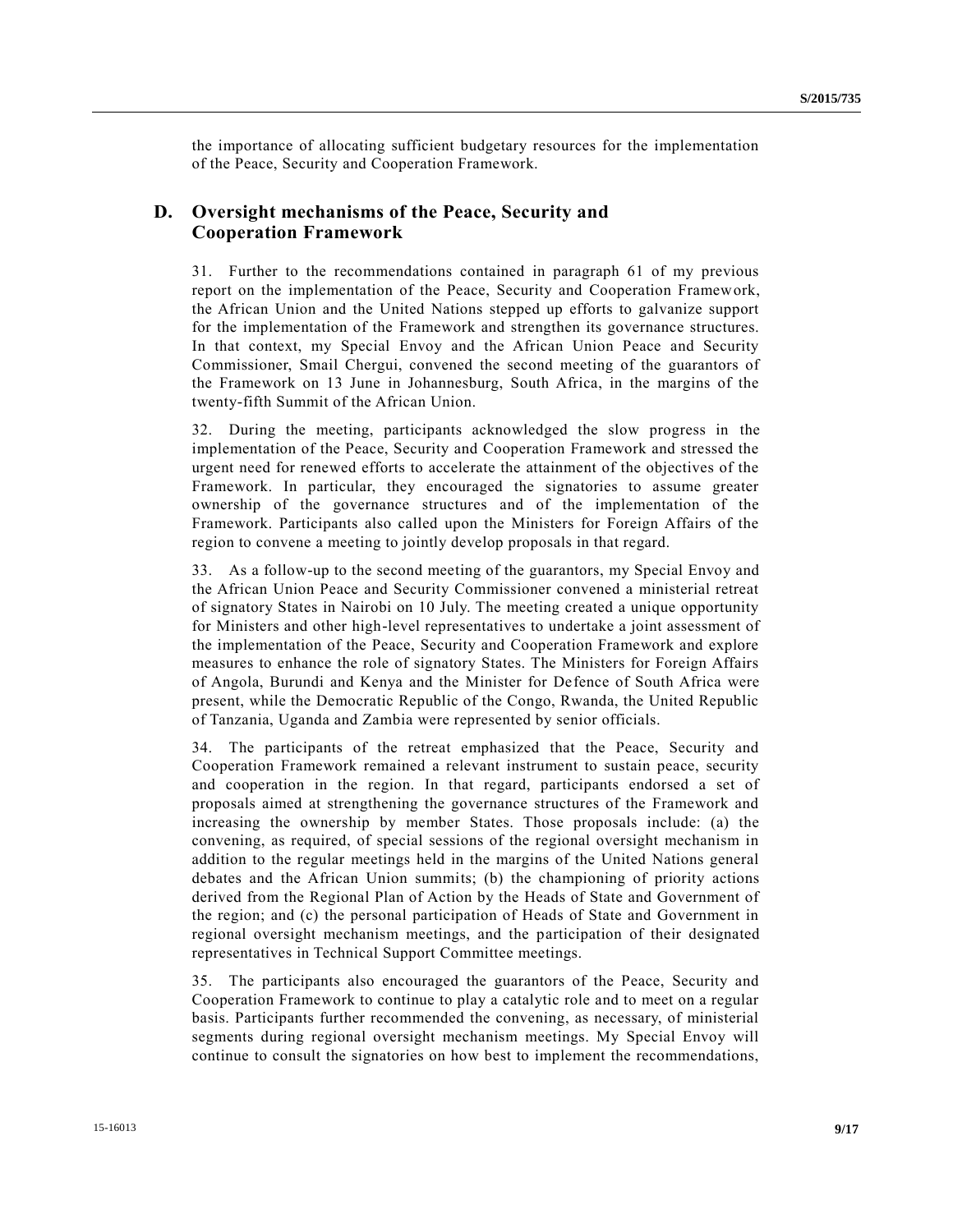following the consideration and adoption of the recommendations by the Heads of State and Government of the region.

36. During the reporting period, the Office of my Special Envoy facilitated two meetings of the Technical Support Committee, during which participants reviewed developments in the region and discussed the challenges to the implementation of the Framework. At their tenth meeting, held in Nairobi on 22 July, Technical Support Committee members considered and finalized the outcome document of the aforementioned Ministerial retreat. The outcome document will be submitted for endorsement by the Heads of State and Government of the region during the sixth regional oversight mechanism meeting, to be held on 29 September in New York.

## **IV. Activities of my Special Envoy**

37. During the reporting period, my Special Envoy and the Office maintained a brisk pace to help address the following priority areas of the Peace, Security and Cooperation Framework: the neutralization of negative forces through encouraging the resumption of military cooperation between the Democratic Republic of the Congo and MONUSCO; the implementation of the Nairobi Declarations, in particular the repatriation of ex-M23 combatants in Rwanda and Uganda; strengthening coordination and building strategic partnerships with United Nations country teams and regional organizations to support the implementation of the Framework; strengthening the Framework process and its governing mechanisms; promoting durable solutions on refugees and internally displaced persons; combating the illegal exploitation of natural resources; supporting efforts in the Democratic Republic of the Congo to achieve progress on the national commitments of the Framework; expediting preparations for the Great Lakes Private Sector Investment Conference, scheduled for 24 and 25 February 2016 in Kinshasa; and accelerating efforts to mobilize the *forces vives* in the region, in particular women, youth and civil society.

#### **Neutralization of negative forces in the eastern Democratic Republic of the Congo**

38. My Special Envoy travelled to the Democratic Republic of the Congo to engage the authorities and relevant stakeholders. On 13 March, my Special Envoy met President Kabila in Kinshasa and discussed, among other things, issues related to cooperation between the Government of the Democratic Republic of the Congo and MONUSCO, in particular on the need to resume military actions against FDLR. During the meeting, my Special Envoy encouraged President Kabila to sustain and strengthen partnership through a structured dialogue with MONUSCO in order to resolve issues of concern. In his response, President Kabila agreed with the need for a strategic dialogue to discuss all issues between the United Nations and the Government, and reiterated his disposition to improve relations with MONUSCO.

39. On 8 July, my Special Envoy visited the Bahuma transit camp in Kisangani in the Democratic Republic of the Congo, which hosts some 768 ex-FDLR combatants and their dependants. He urged the ex-FDLR combatants to agree to return to their country of origin and assured them of the international community's commitment to support a safe and dignified repatriation process.

40. On 15 July, my Special Envoy, together with ICGLR Executive Secretary Ntumba Luaba, met President Kabila at his request. The President briefed them on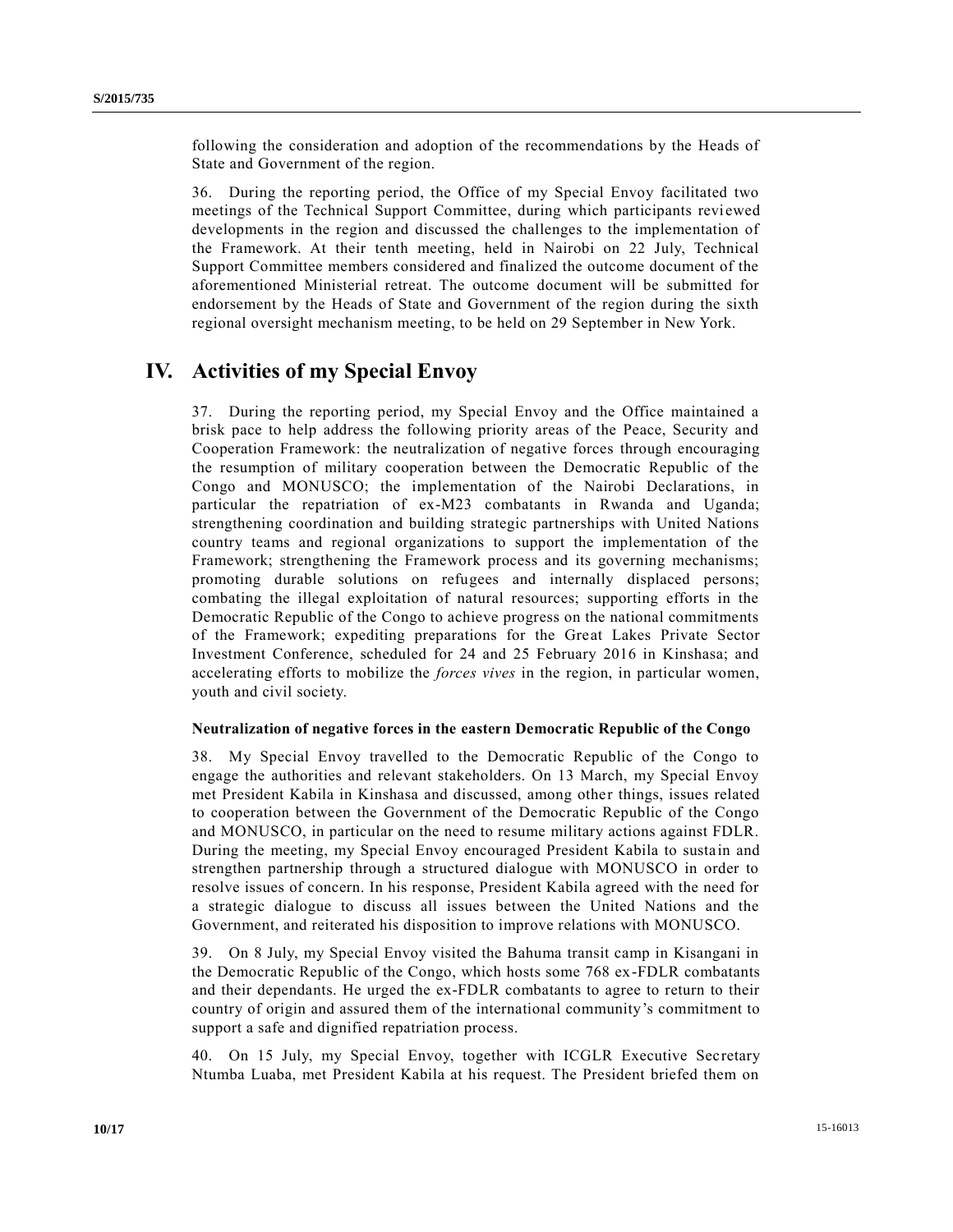the situation regarding FDLR and his ongoing consultations with Congolese stakeholders in preparation for a national dialogue. My Special Envoy commended the Government for the military operations by FARDC against FDLR and requested the Government to consider the early resumption of military cooperation and collaboration with MONUSCO to neutralize FDLR. He commended President Kabila on the consultations and the planned dialogue and called for a process involving all Congolese stakeholders to develop a consensus-based road map for the forthcoming elections.

41. On 20 August, my Special Envoy travelled to Kigali and engaged the authorities on the continued presence of armed groups in the region and the influx of Burundian refugees into Rwanda and its likely impact on regional stability. On 21 August, my Special Envoy, accompanied by Rwandan officials, visited the Mutobo demobilization and reintegration centre, where ex-combatants, including former FDLR, are demobilized, in order to familiarize himself with the conditions on the ground. He also took the opportunity to visit the Mahama camp to assess the conditions of Burundian refugees.

42. My Special Envoy also focused his activities on the implementation of the Nairobi Declarations and on the repatriation of the ex-M23 combatants still cantoned in Rwanda and Uganda. In April and August, the Office of my Special Envoy participated in field visits led by ICGLR to the Democratic Republic of the Congo, Rwanda and Uganda, as highlighted above. My Special Envoy advocated for the implementation of the Nairobi Declarations, including for a voluntary repatriation process, in his engagements with key officials in the Democratic Republic of the Congo, Rwanda and Uganda.

#### **Good offices on the crisis in Burundi**

43. In order to avert a looming crisis with the potential to undermine peace, security and stability in the Great Lakes region, I dispatched my Special Envoy to Burundi on 24 April to help defuse tensions, mitigate the growing humanitarian crisis and facilitate a dialogue on credible, transparent and inclusive elections, in line with Security Council resolution 2211 (2015). My Special Envoy was able to promote dialogue between the parties until the Summit of the East African Community beginning 13 May, during which Heads of State and Government were to deliberate on the core issue of the third-term ambitions of President Nkurunziza. Following the Summit, which did not fully address the issue of the third term, and the attempted coup that took place in Burundi on the same day, the parties agreed to pursue dialogue on outstanding issues on the understanding that the East African Community would remain seized of the third-term issue. The full details of my Special Envoy's engagements in Burundi are captured in my report on the United Nations Electoral Observation in Burundi of 7 July 2015 [\(S/2015/510\)](http://undocs.org/S/2015/510). My Special Envoy continues to monitor the situation in Burundi and closely coordinates actions with the team of Special Envoys as well as with the International Contact Group on Burundi.

#### **Coordination and collaboration with regional organizations**

44. On 25 August, my Special Envoy held a consultative meeting in Nairobi with senior officials from regional organizations to discuss coordination, collaboration and the enhancement of synergy in programme delivery to support peace, security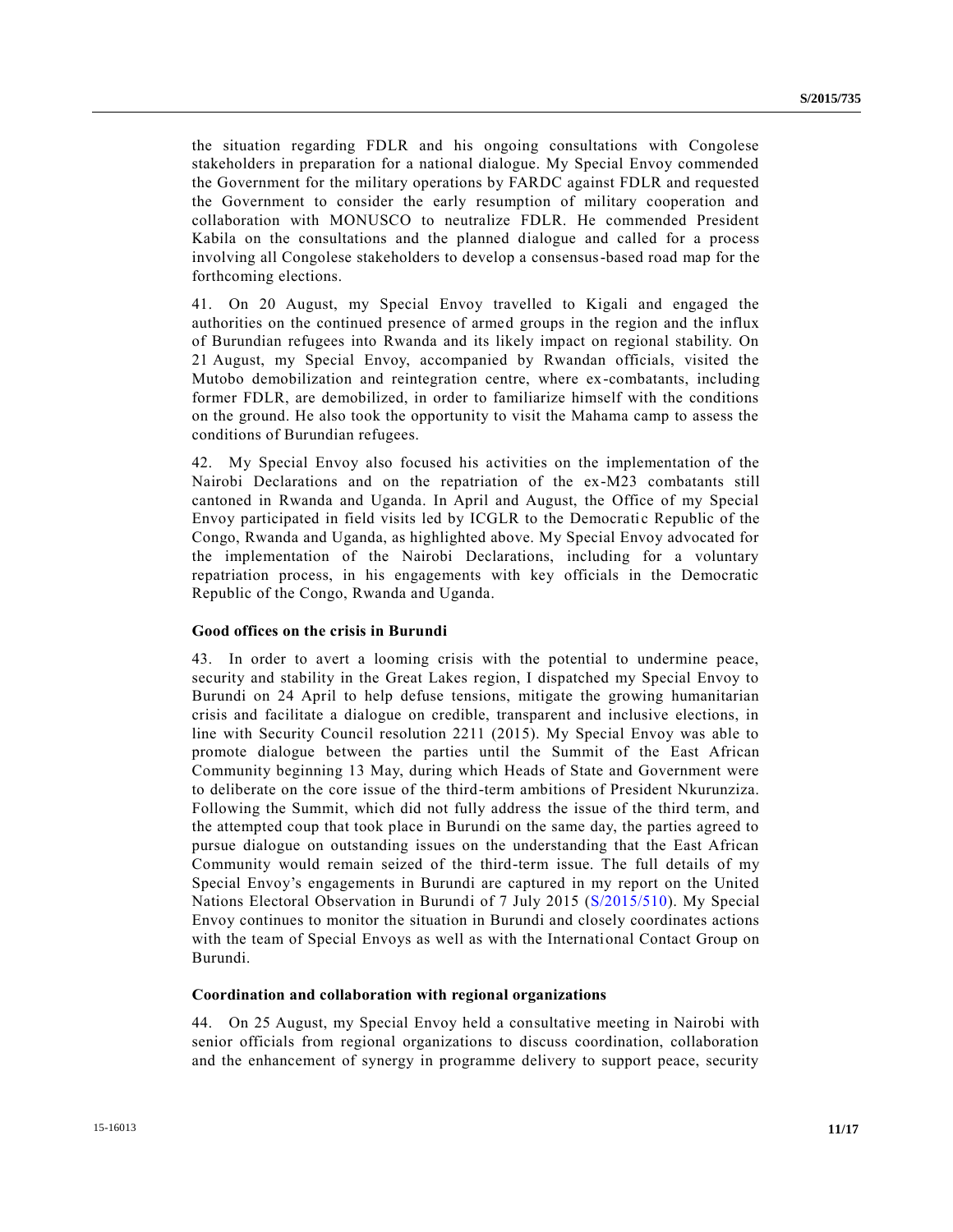and development in the Great Lakes region in line with the objectives of the Peace, Security and Cooperation Framework. In attendance were the Secretary-General of the East African Community, the Executive Secretaries of the Southern African Development Community and the Economic Community of the Great Lakes Countries, the ICGLR Deputy Executive Secretary, the Assistant Secretary-General of the Common Market for Eastern and Southern Africa, the Deputy Secretary-General and Head of the Peace and Security Department of ECCAS and representatives of other organizations, including the United Nations Economic Commission for Africa, the World Bank and the UNDP Regional Bureau for Africa. Among other decisions, participants agreed to enhance coordination and collaboration on peace and security, investments and regional integration, gender and governance issues, including elections and the management of natural resources. They also agreed to meet regularly under the auspices of my Special Envoy and the Special Representative for the Great Lakes Region of the African Union.

#### **Preparation for the Great Lakes Private Sector Investment Conference**

45. My Special Envoy's Office has made significant progress in preparing for the Great Lakes Private Sector Investment Conference. A Steering Committee comprising the Office of my Special Envoy, representatives from the Government of the Democratic Republic of the Congo, the ICGLR secretariat, the United Nations Global Compact, collaborating United Nations entities, private sector representatives, development partners and other stakeholders was established to oversee and guide the organization of the conference. In addition, my Special Envoy presented the objectives of the Conference to more than 250 representatives of business, civil society, investors and Government leaders during the United Nations Global Compact "Business for Peace" annual event, held in New York on 23 June.

46. The Office of my Special Envoy and the ICGLR secretariat continued to work closely with the International Finance Corporation and representatives of the Governments of the region to define the state-of-market-readiness of the regional investment opportunities that were endorsed by the Governments of the region on 17 and 18 December 2014 in Luanda for use at the Great Lakes Private Sector Investment Conference. At the same time, my Special Envoy continued to promote strong cooperation with the United Nations Global Compact and the Congolese National Organizing Committee, chaired by the Minister for Foreign Affairs and including the Ministers for Planning, Economy and Industry and the Director General of the Congolese Investment Promotion Agency, to ensure the success of the Conference.

47. On 1 and 2 September, my Special Envoy's Office, in conjunction with the Pan-African Chamber of Commerce and Industry, organized a workshop in Addis Ababa on the regulatory environment and investment climate in the Great Lakes region. The workshop brought together public and private sector representatives and discussed prospects and challenges for investments in the region in preparation for the Great Lakes Private Sector Investment Conference.

#### **Promotion of women, youth and civil society organizations**

48. On the role of women in the implementation of the Peace, Security and Cooperation Framework, my Special Envoy continued to advocate and promote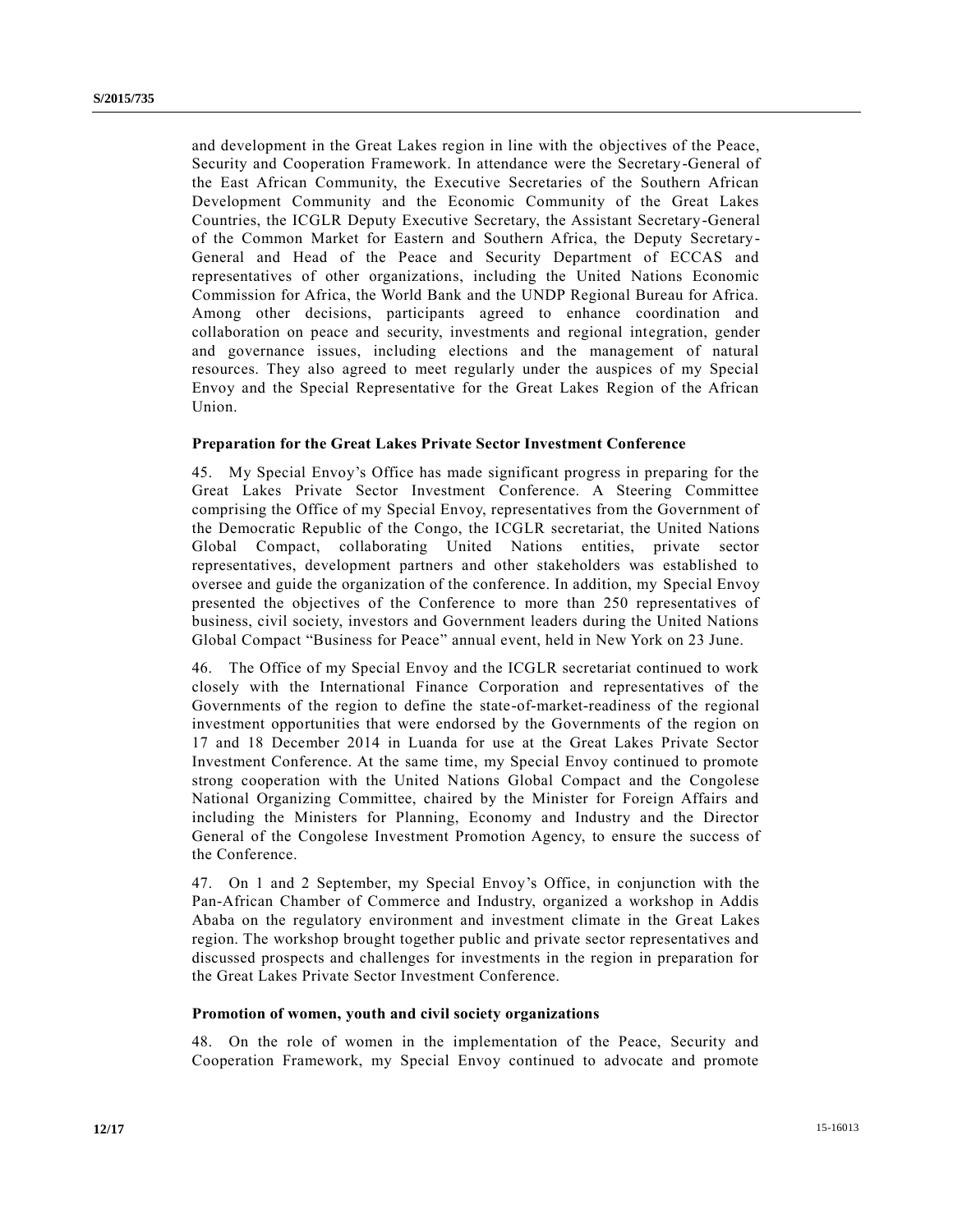women's empowerment in the region. In that regard, the Women's Platform for the Framework held its inaugural grantee meeting in Goma, Democratic Republic of the Congo, from 13 to 15 May 2015. The meeting was organized under the auspices of the Office of the Special Envoy for the Great Lakes Region, with the support of the Global Fund for Women, Fonds pour les femmes Congolaises, Femmes Africa solidarité and MONUSCO. It brought together 60 women leaders representing 34 grass-roots organizations from Burundi, the Democratic Republic of the Congo, Rwanda and Uganda that are in receipt of grants from the trust fund of the Office of my Special Envoy. The women discussed ways to deepen their knowledge and participation in peace processes in the Great Lakes region and explored opportunities for strengthening collaboration on issues of interest, including livelihood opportunities in the region. The beneficiaries at grass-roots levels also had the opportunity to share experiences regarding their activities, challenges and strategies related to the implementation process. They further explored opportunities for collaboration at country and regional levels.

49. So far, the total amount of grants awarded per country is as follows: the Democratic Republic of the Congo was awarded 25 grants totalling \$351,430; Rwanda was awarded 6 grants totalling \$87,400; Burundi was awarded 5 grants totalling \$60,000; and Uganda was awarded 3 grants totalling \$50,000. In terms of thematic areas covered, grants have been awarded to support the implementation of the regional plans of action related to Security Council resolution 1325 (2000) (\$23,000); for the monitoring of and advocacy for the Peace, Security and Cooperation Framework and the implementation of regional and national plans of action related to Council resolution 1325 (2000) (\$166,900); to support initiatives to combat violence against women (\$144,874); to advance women's livelihoods and development (\$210,056); and for projects that can provide access to clean energy at the local level (\$50,000).

50. On 18 June 2015, the third conference call of the Advisory Board of the Women's Platform took stock of the key conclusions of the inaugural grantee convening, as well as the fundraising activities of the Platform and priority actions for the next three months, including the monitoring of grants disbursed. The Office of my Special Envoy also provided support to ICGLR for the establishment of the secretariat of the ICGLR Regional Women Forum in Kigali during the period under review.

51. Meanwhile, from 7 to 15 June, my Special Envoy and his team partic ipated in a series of high-level meetings and events on the margins of the twenty-fifth Summit of the African Union in Johannesburg, South Africa, on the theme of women's empowerment and development towards Africa's Agenda 2063. That included a high-level meeting that stressed the urgent need to address the prevalence, on a global level, of violence against women and human rights violations that affect women and girls, especially in conflict-affected areas. The meeting also underscored the importance of enhancing initiatives such as the Peace, Security and Cooperation Framework's Women's Platform.

52. My Special Envoy continued to engage with civil society in the region as part of ongoing efforts to promote and strengthen civil society participation in the implementation of the Peace, Security and Cooperation Framework. On 29 and 30 April, the Office of my Special Envoy, with the support of MONUSCO, ICGLR, the Government of the Netherlands, UNDP and other United Nations agencies, as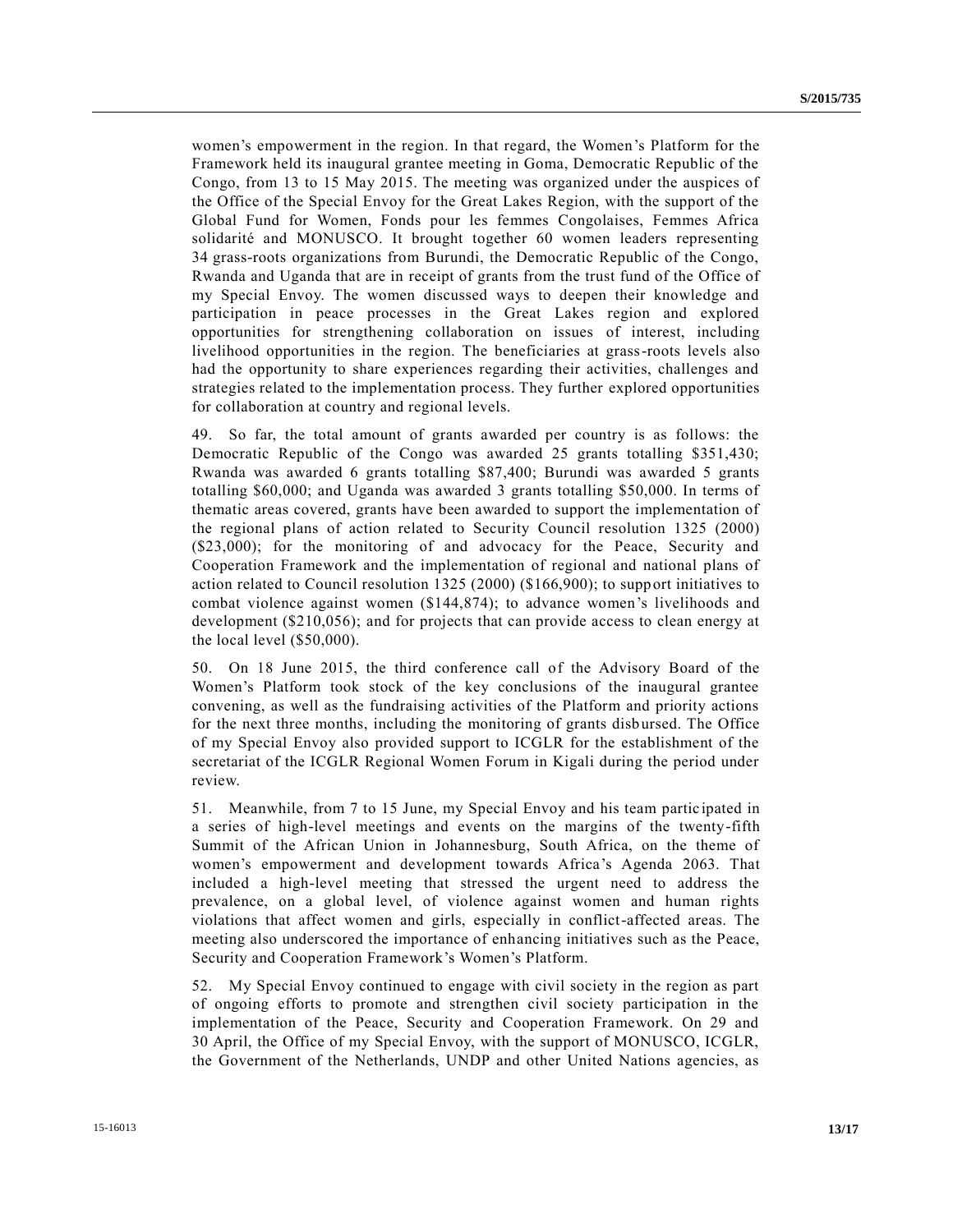well as the Government of Uganda, organized a consultation involving 45 civil society actors from the Great Lakes region in Entebbe, Uganda. Delegates were selected from national workshops and included civil society actors from Burundi, the Democratic Republic of the Congo, Kenya, Rwanda, Uganda, the United Republic of Tanzania and Zambia, the civil society forum of ICGLR, the Women's Platform and international non-governmental organizations. Following extensive deliberations, the participants developed an action plan for civil society support and engagement in the implementation process of the Peace, Security and Cooperation Framework in line with the broad objectives of the road map outlined by my Special Envoy.

53. In addition, my Special Envoy, together with the ICGLR Multipurpose Youth Forum and the United Nations Human Settlements Programme (UN-Habitat), set in motion the process to establish youth centres in border communities in the eastern Democratic Republic of the Congo in order to strengthen cross-border cooperation and confidence-building in the region. The first youth centre is expected to be launched by my Special Envoy, with a number of partners, in October. The Office of my Special Envoy has also initiated youth and gender projects with the Economic Community of the Great Lakes Countries aimed at improving cross-border trade between women and promoting confidence-building and cordial relations between border communities in the region. To further strengthen the ICGLR Multipurpose Youth Forum, established in 2014, my Special Envoy convened a meeting in Nairobi on 25 August involving representatives of the ICGLR secretariat and the Multipurpose Youth Forum and representatives of the Government of Kenya in order to devise ways and means to support the secretariat of the regional Multipurpose Youth Forum on a sustainable basis.

#### **Promotion of durable solutions for refugees and internally displaced persons**

54. Recognizing the impact of land and property disputes on conflicts, displacement and returns, the Office of my Special Envoy helped ICGLR, UN-Habitat and the Government of Kenya to organize expert workshops and a high level ministerial meeting on refugees, land and property rights in Nairobi from 21 to 24 April. At the end of the meeting, the Ministers responsible for land and refugee matters committed to operationalizing the ICGLR Protocol on the Property Rights of Returning Persons and to link land policies and the protection of refugees to development policies in the region.

55. On 1 September, the Office of my Special Envoy participated in a consultation organized by UNHCR in Nairobi on maintaining the civilian and humanitarian character of refugee and internally displaced persons camps. The meeting focused on the challenges posed by the presence of ex-combatants among displaced populations and the risk of fostering suspicion and mistrust with host authorities, which can lead to border closings and the forced return of individuals.

#### **Consultations on the fight against illegal exploitation and trade of natural resources**

56. The Special Adviser to my Special Envoy attended the International Task Force on Illegal Exploitation and Trade in Natural Resources in the Great Lakes Region held in Brussels from 24 to 26 March, during which it was highlighted that, apart from armed groups, criminal networks were reported to be deeply involved in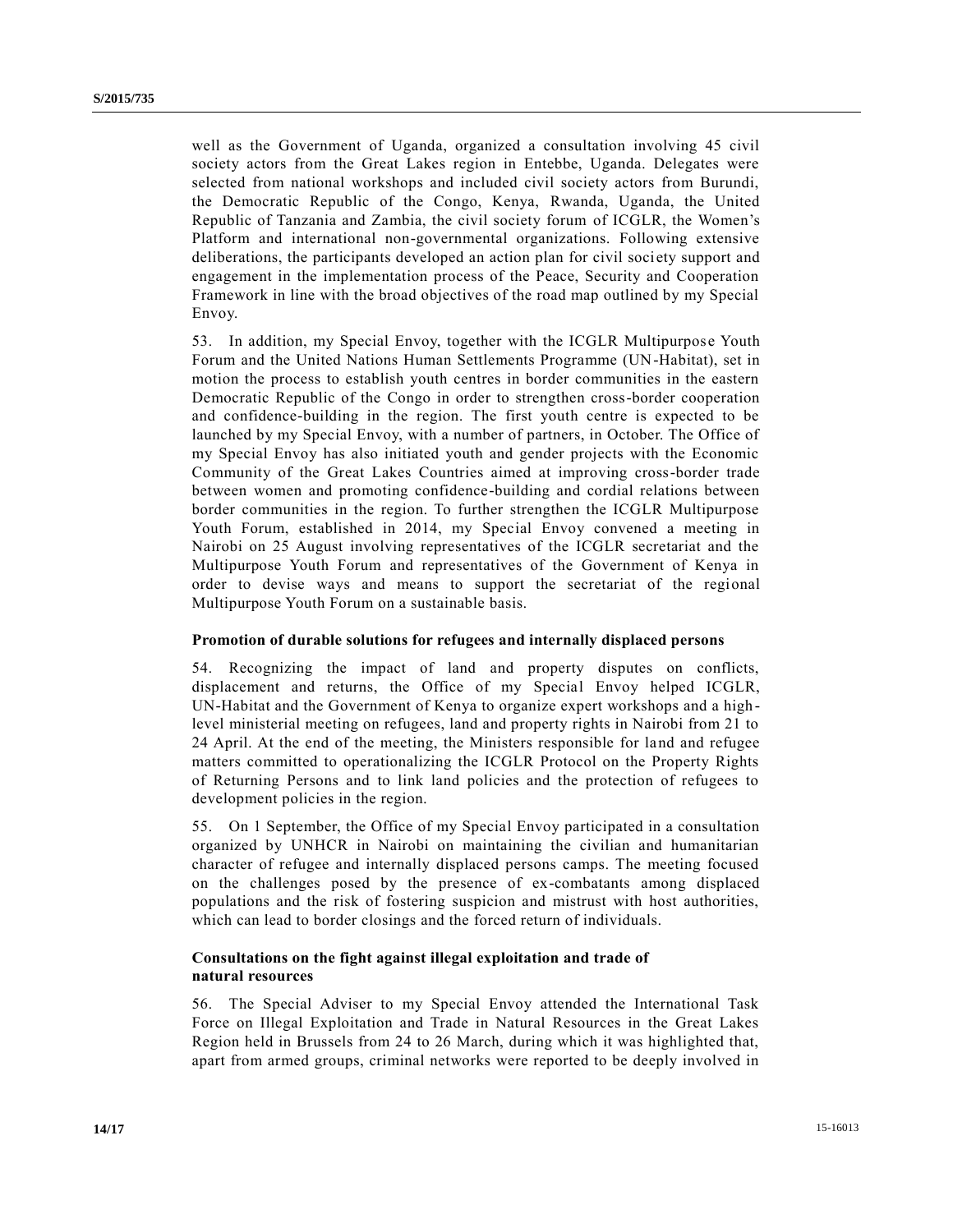the illegal exploitation and trade of natural resources in the Great Lakes region. In that regard, my Special Envoy is working on joint projects with other United Nations partners aimed at cutting off the flow of resources to armed groups stemming from the illegal exploitation of natural resources in the eastern Democratic Republic of the Congo. On 14 April, the Office of my Special Envoy, together with MONUSCO and the United Nations Environment Programme, published a report on illegal exploitation and trade in natural resources benefiting organized criminal groups that includes recommendations on how to cut the economic lifelines to armed groups provided by illegal exploitation and trade in natural resources.

### **V. Observations**

57. The past year has witnessed some encouraging steps by the Democratic Republic of the Congo and other countries in the region to implement their commitments under the Peace, Security and Cooperation Framework. The high-level seminar of 3 and 4 June on the national commitments of the Democratic Republic of the Congo, the 13 June meeting of the guarantors of the Framework and the ministerial retreat held on 10 July all underscore the continuing relevance of the Framework and the signatories' commitment to achieve its objectives and increase ownership of the implementation process. I welcome those initiatives and encourage the leaders of the region to take immediate steps to implement fully the recommendations of those important meetings. It is my hope that the implementation of those recommendations will help revitalize the Framework, strengthen its governance structures and enhance its potential to help address the daunting peace and security challenges confronting the region, especially as several countries are going through delicate elections and political transitions.

58. I encourage the Heads of State and Government of signatory States to strengthen their commitment to the Peace, Security and Cooperation Framework and to champion specific initiatives to help overcome the key peace, security and development challenges facing the region. In that regard, swiftly neutralizing all armed groups in the eastern Democratic Republic of the Congo, accelerating the repatriation of ex-M23 combatants and dependants, implementing all other provisions of the Nairobi Declarations and convening a summit of the Economic Community of the Great Lakes Countries should remain among the region's top priorities.

59. I am encouraged by the recent arrest of Jamil Mukulu, which will contribute to the fight against impunity for gross human rights violations. I call upon the judicial authorities of all signatory States to comply with their obligation to cooperate on critical judicial matters, and I encourage them to call upon my Special Envoy for assistance whenever necessary. In that regard, I encourage the Government of the Democratic Republic of the Congo to pursue its efforts to fully neutralize FDLR and to resume joint operations with MONUSCO. I also commend the ongoing collaboration between FARDC and MONUSCO to eradicate other armed groups in the eastern Democratic Republic of the Congo, bearing in mind the need to mitigate risks to civilian populations during military operations. The operations should continue in parallel with political and diplomatic efforts, where applicable, until the eastern Democratic Republic of the Congo is liberated from the harmful presence of illegal armed groups. I call upon the Democratic Republic of the Congo, Rwanda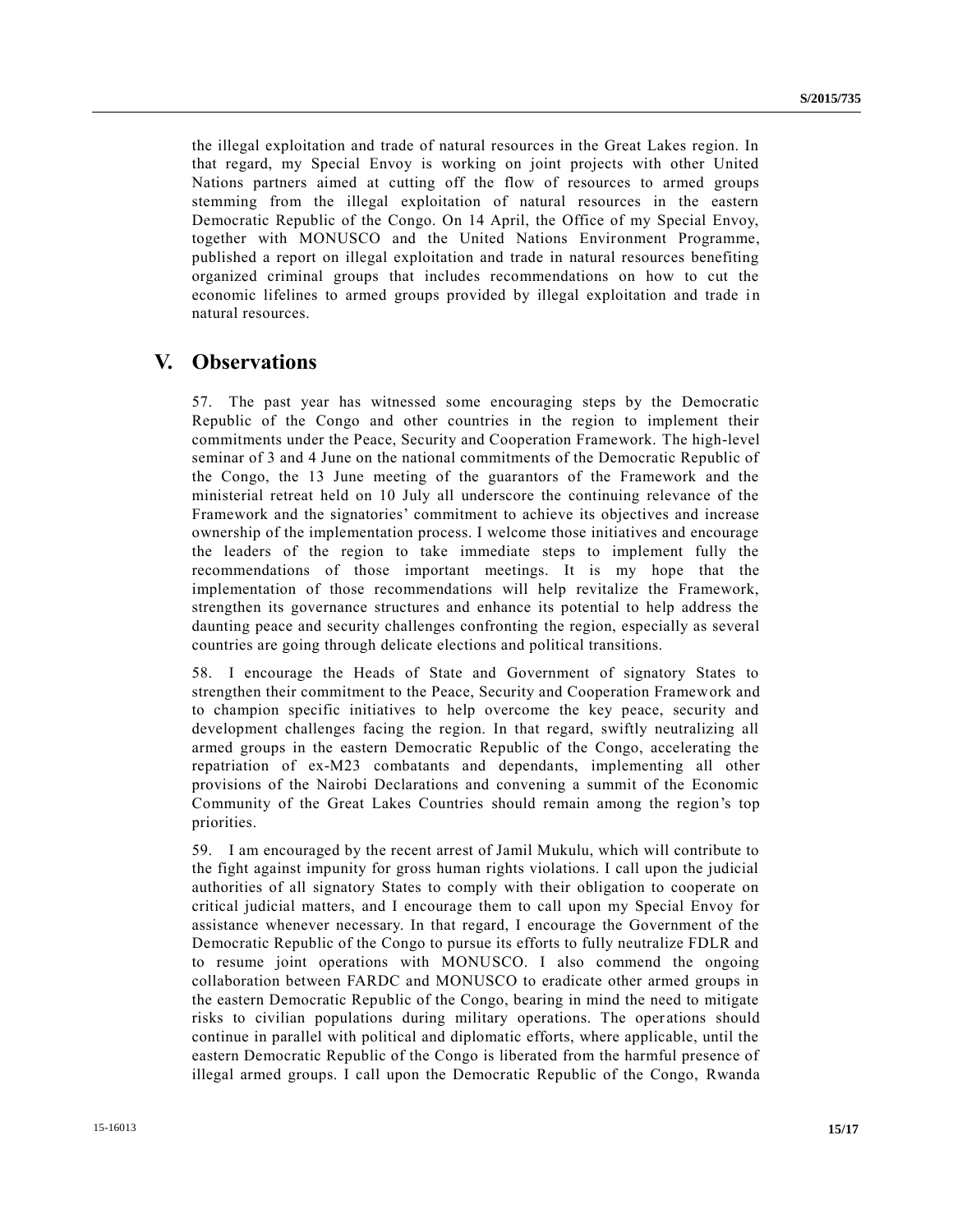and Uganda to engage in a frank dialogue, with the support of my Special Envoy and other partners, to expedite the repatriation of the ex-M23 combatants still cantoned in Rwanda and Uganda.

60. In view of the upcoming elections in several countries in the region, I urge the Heads of State and Government and all stakeholders to demonstrate leadership and to respect the will of the people as well as the principles contained in their countries' constitutions. I further call for the strict observance of the relevant provisions of the African Charter on Democracy, Elections and Governance adopted by the African Union in 2007. As I indicated in several statements during the reporting period, I deplore the violent and polarized context in which the election s of 2015 were conducted in Burundi. I urge the Burundian authorities to uphold the human rights of all Burundians, especially the freedoms of assembly, association and expression. I ask the Burundian Government to take immediate steps to prevent human rights violations and to swiftly bring those responsible for violating human rights to justice.

61. The regional repercussions of the crisis in Burundi should not be underestimated. There are clear indications that the crisis has had far-reaching humanitarian consequences and has fuelled divisions and mistrust that threaten cordial relations between neighbours and jeopardize the region's stability. I call on all States hosting former Burundian officials, including former army officers, to ensure that those individuals do not engage in activities that could further destabilize Burundi. I welcome recent efforts by the East African Community, ICGLR, the African Union and the United Nations to end the crisis and urge all Burundian stakeholders to urgently resume an inclusive and genuine dialogue. In that regard, I extend my full support to the facilitation role entrusted to President Museveni of Uganda. At the same time, I call upon international donors and partners to join the United Nations in its efforts to address the region's humanitarian needs.

62. I commend the initiative of the Women's Platform for the Peace, Security and Cooperation Framework and welcome the results achieved so far. The Platform remains an unparalleled vehicle to ensure that Great Lakes women's voices are heard and that they actively participate in decision-making, as well as in social and economic development, in the region. I wish to thank the Governments of the Netherlands, Ireland and Norway, the Oak Foundation and individual donors for their generous support to the Women's Platform. I urge other donors to support the initiative, which helps to improve the lives and prospects of vulnerable populations in the region.

63. I welcome the ongoing efforts by the Government of the Democratic Republic of the Congo, my Special Envoy and ICGLR to prepare for the Great Lakes Private Sector Investment Conference, scheduled to take place in Kinshasa early next year. Through the Conference, the Great Lakes region will have a unique opportunity to profile a wide range of investment opportunities selected on the basis of their ability to promote regional integration and economic cooperation and contribute to long term stability. I call upon the international community, the Heads of State of the region and the business community to support my Special Envoy, ICGLR and the Government of the Democratic Republic of the Congo in organizing a highly successful conference.

64. Economic initiatives such as the Great Lakes Private Sector Investment Conference should promote job creation, easier communication and connectivity,